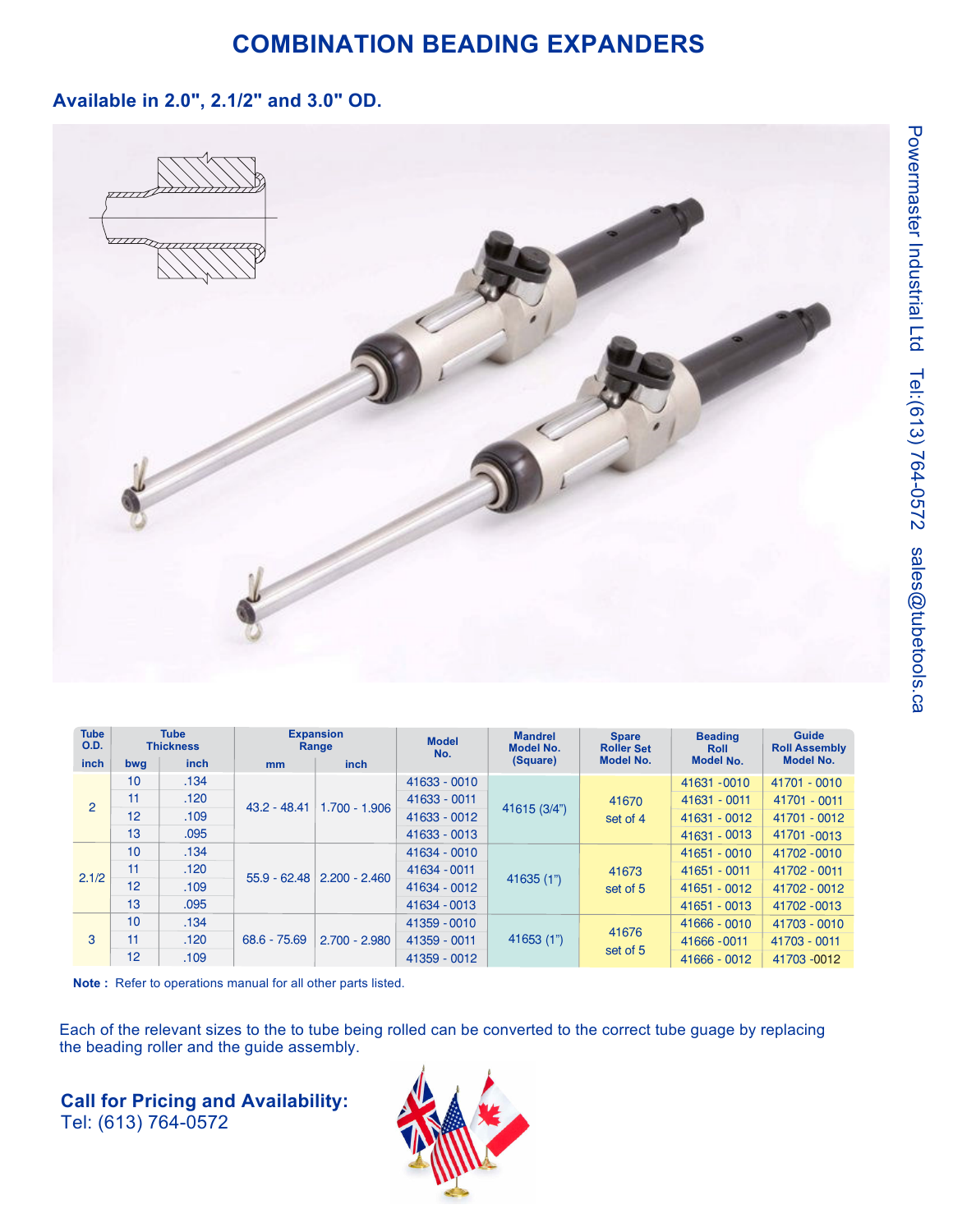



**Why we Bead Tube Ends in Fire Tube Boilers**



We bead tubes for one reason, to transfer the heat from the tube end into the tube sheet. If not burn back and cracking can occur therefore with a fully beaded tube end the heat from the gases transfer into the tube sheet.

#### **Theory of Operation**

**POWERMASTER** *INDUSTRIAL* 

The combination beading and expanding tool simultaneously expands and beads the tube end in a single operation. Operating as it does, the tool assures the creations of a joint, which is both pressure tight and has a bead in intimate contact with the tube sheet. The tool achieves this objective by the natural feed force built in to the expander to force beading against the end of the tube while expansion is taking place. The ability of the tool to satisfactorily accomplish this depends upon the amount of tractive force available being of enough magnitude to enable feeding forces to be developed which will enable the beading roll to deform the end of the tube and press the bead tightly against the sheet. The tractive force is made a maximum by utilizing five expansion rolls in place of the three or four normally found in expanders of this type and using coolant, which has the quality of minimum lubricity. If the beading roller expander is set so full expansion is accomplished before the bead has been formed, it will not be possible to complete a proper bead without further expansion of the tube.

The tool operates such that, once the beading roll has encountered the end of the tube, the entire inward force of the tool is available to form the bead. However, this force is not always of enough magnitude to perform the required operation. The force is at a minimum initially while the expander is expanding the tube to a metal to metal condition. At this point the tractive force increases sharply and builds to a maximum as the expansion progresses. When the stop nut on the mandrel engages the thrust bearing on the cage housing preventing any of the mandrel. This force then diminishes as continued rotation of the expander irons out the tube bead. Therefore, it is necessary that the beading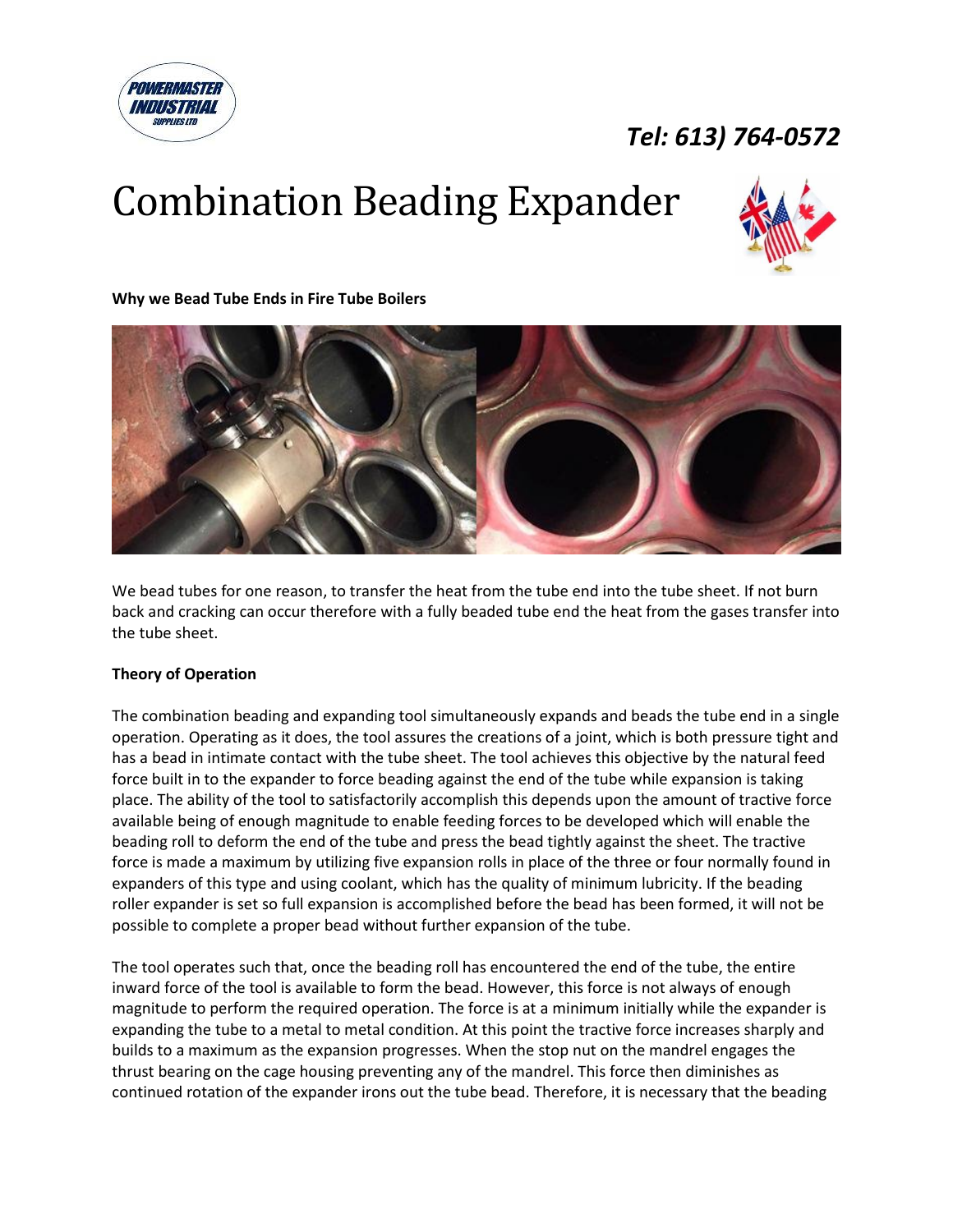

operation be completed before the final expansion of the tube since it will require the maximum tractive force available to perform the beading. Because of normal manufacturing practices, it would be possible to perform a proper beading and expanding operation with the tool without necessary setting it so that the beading roll was in contact with the end of the tube. How far back would be determined by two factors, one would be the amount of clearance between the tube sheet hole and the tube OD. The greater this clearance, the further back the beading roll could be set since effective tractive force will not be developed until the tube has been expanded to the metal to metal condition. The second factor would be to set the tool with the beading close to or in contact with the tube end. It must be emphasized that no expanding tool can do a satisfactory job unless the following three items are complied with:

- 1. Tool of the correct size.
- 2. Tube ends and tube sheet holes have been properly prepared and are clean.
- 3. The tool is properly lubricated.

Compliance with these requirements is even more of a critical nature when using the Combination Beading Expander.

#### **Working out the Finished I.D.**

Working out the finished ID., otherwise calculating the required expansion. The amount of expansion required may usually be determined from past experience records that will indicate that there is quite a variable between installations. This variable may be due to personal preference as well as service conditions. The type of material and hardness of the tube. The tube sheet will also have a bearing on the amount of expansion due to tube sheet thickness.

Depending on tube OD, tube sheet thickness, pressure and service, etc., a 10% wall reduction (thinning of the tube wall after expanding) may suffice. In other cases, a 15% wall reduction or greater may be required.

The amount of the tube wall reduction generally considered most desirable for the average ferrous tube application is approximately 10-15%. Extensive experimentation has established that the most reliable method of determining what a joint should be and its effectiveness is to measure displacement of the tube metal, after metal to metal contact of the tube wall with the tube seat has been made.

#### **Example of how to determine the desired expanded diameter for a 2.0" OD tube x 12 BWG (0.109")**

#### **2.015" Tube Sheet Hole Size**

**0**.**015" Clearance (between Tube OD and Tube Sheet Hole Diameter)**

**12 BWG = 0.109" Wall thickness x 2 = 0.218" therefore OD 2.0"-0.218" = ID of 1.782" Therefore: 1.782" + 0.015" to metal contact.**

**To obtain a 10% Wall thinning = 10% x 0.109x2 so becomes 0.10 x 0.218" = 0.0218" So: Metal Contact ID. 1.797" + 0.0218" = Finished ID of 1.819" for 10% wall thinning.**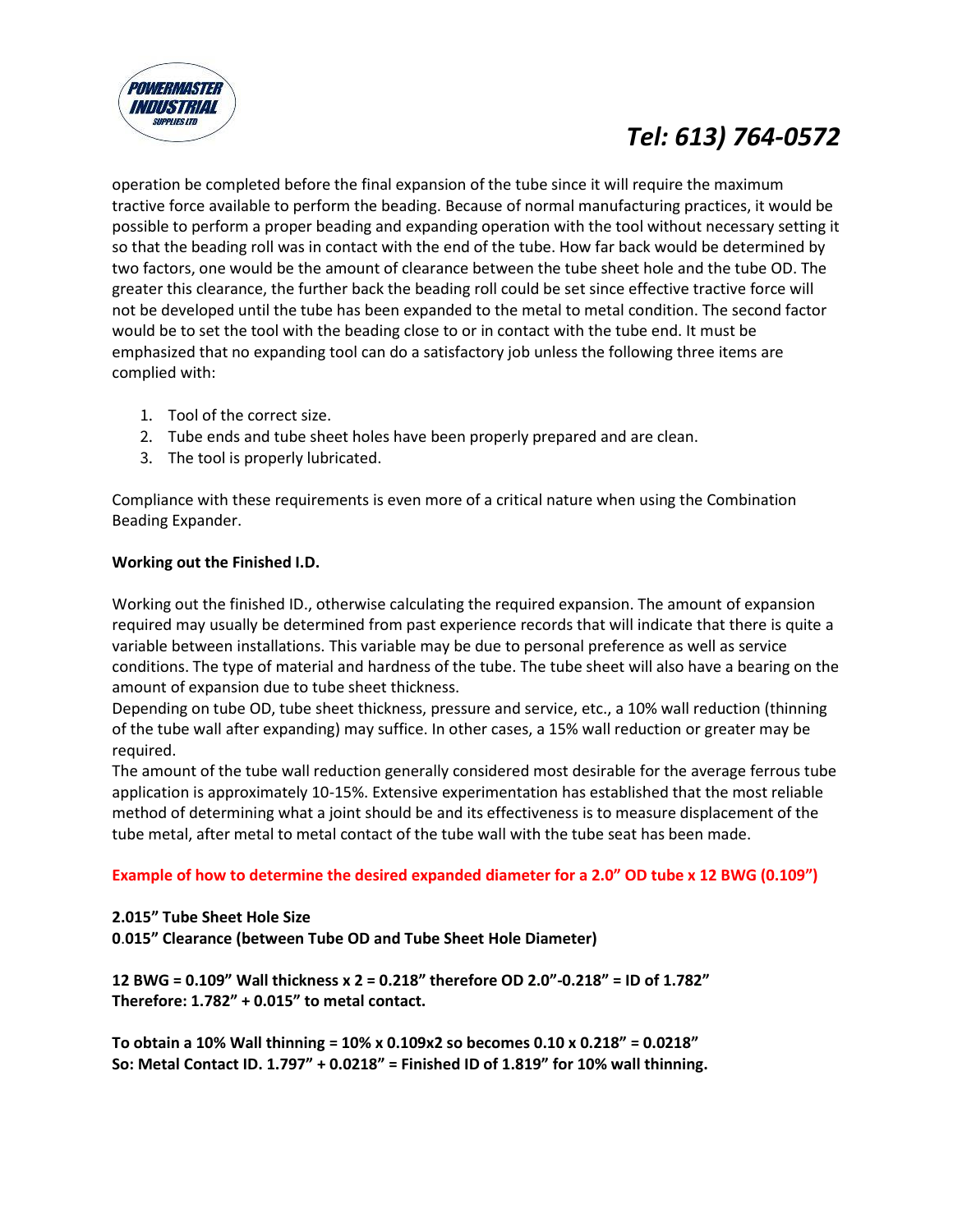

#### **If a 10% tube wall reduction is satisfactory, expanding may continue, otherwise the mandrel stop nut must be reset. (Each 1/32" inch mandrel movement equals 0.001" inch change in tube ID.)**

#### **Tube Projection**

Tube projection from the tube sheet is one of the most important things to achieve the perfect bead. This projection is the material which forms the bead within the beading roll. Beware of different tube lengths required to achieve the individual tube projection. Especially on older boilers be aware of tube sheets that may have bowed or warped. Measure each distance on each tube from the outside of each tube sheet then add the projection twice if being beaded both ends. Tube projection is from 1/4" to 9/32" depending on tube OD and wall thickness.

|             |             | <b>COMBINATION BEADING EXPANDER</b> |                 |                 |                 |               |                   | <b>TUBE PROJECTION</b><br><b>Nominal Size</b> |       |        |  |
|-------------|-------------|-------------------------------------|-----------------|-----------------|-----------------|---------------|-------------------|-----------------------------------------------|-------|--------|--|
| <b>TUBE</b> | <b>PART</b> | <b>Contracted</b>                   | <b>Expanded</b> | <b>Body</b>     | <b>Bead</b>     | <b>Drive</b>  | <b>Tube Gauge</b> |                                               |       |        |  |
| <b>OD</b>   | <b>No</b>   | <b>Diameter</b>                     | <b>Diameter</b> | <b>Diameter</b> | <b>Roll</b>     | <b>Square</b> | 10                | 11                                            | 12    | 13     |  |
|             |             |                                     |                 |                 | <b>Diameter</b> |               |                   |                                               |       |        |  |
| 2.0''       | 41633       | 1.700"                              | 1.875"          | 1.688"          | 5/8''           | 3/4''         | 1/4''             | 1/4''                                         | 1/4'' | 1/4    |  |
| 2.1/2"      | 41634       | 2.200''                             | 2.375"          | 2.156"          | 7/8''           | 1.0''         | 9/32"             | 9/32"                                         | 9/32" | 9/32'' |  |
| 3.0''       | 41653       | 2.700"                              | 2.900"          | 2.562"          | 7/8"            | 1.0''         | 9/32"             | 9/32"                                         | 9/32" | 9/32"  |  |

**The tube projection above is nominal for the best formed bead. It may be necessary to adjust the tube projection to allow for tube sheet distortion, tube type and hardness of material. Adjusting of projection should be done in 1/32" increments.** 

If on completion of the bead you find the bead is not touching the tube sheet, then adjustments will be needed.

#### **(Remember the reason why we bead tube ends is to transfer the heat from the tube end to the tube sheet.)**

Take a measurement of the inside of the rolled tube and if the finished tube ID is correct then the correct amount of wall thinning has taken place, so the projection needs to be increased. If the tube ID is under the required measurement, then adjustment of the mandrel stop needs to take place to make the finished ID.

#### **Guide Roll**

Guide rolls of different diameter are available for the correct tube gauge. This is based on the tube ID therefore correct matching must be obtained to form the perfect bead. Guide rolls are mounted eccentrically on the body of the expander. This means that a guide roll that is too large will prevent entry into the ID of the tube. Also, if the guide roll is too small the combination beading expander will roll uneven producing a poor bead as in seal and appearance. The ID of the tube, with a smaller guide roll, can be marked by the cage or mandrel not being centralized.

When ordering, the tube OD and tube wall thickness is critical for correct tool selection.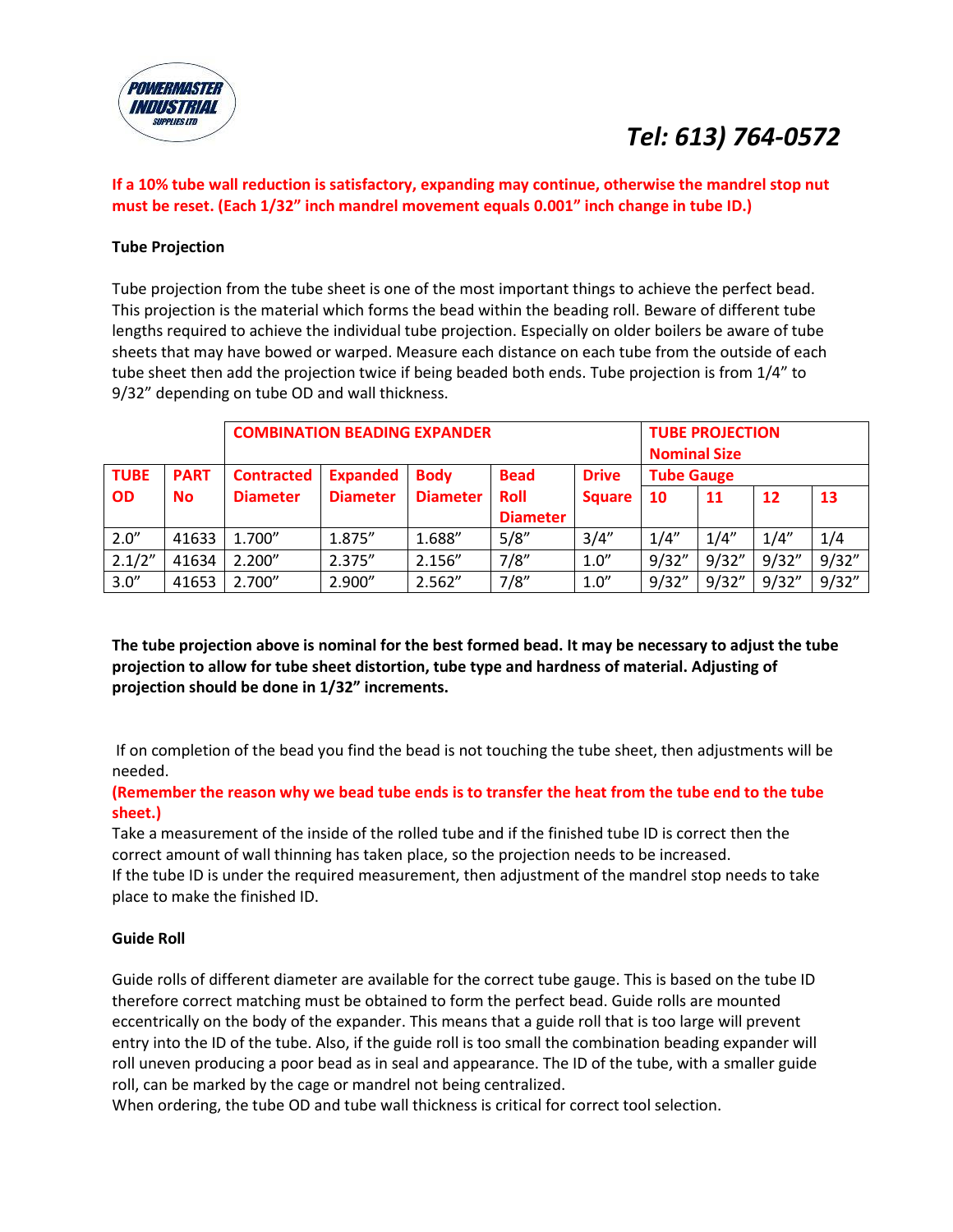

#### **Beading Roll**

Beading rolls will operate on a range of wall thicknesses, but the best result is achieved by having the correct beading roll, for the tube gauge to be worked. Individual beading rolls are marked with the associated tube gauge.

#### **Tube and Tool Cleanliness**



Both the tube and the beading expander should be totally clean and free of any protective rust inhibitors from the tube manufacturer. The presence of any such material will prevent the expander rolls from having the traction needed to develop the force needed to feed the beading roll against the tube end to form the bead.

During the beading operation check between rolls for dirt and debris within the rolls and the beading mechanism. Any foreign material can be detrimental on the final quality of the roll and bead. Washing the tool out in oil during the operation will prolong the life of the rolls and mandrel.

After rolling many boiler tubes rolls may need to be replaced. If replacing, replace the rolls and mandrel at the same time. Early indication is the scoring of the mandrel.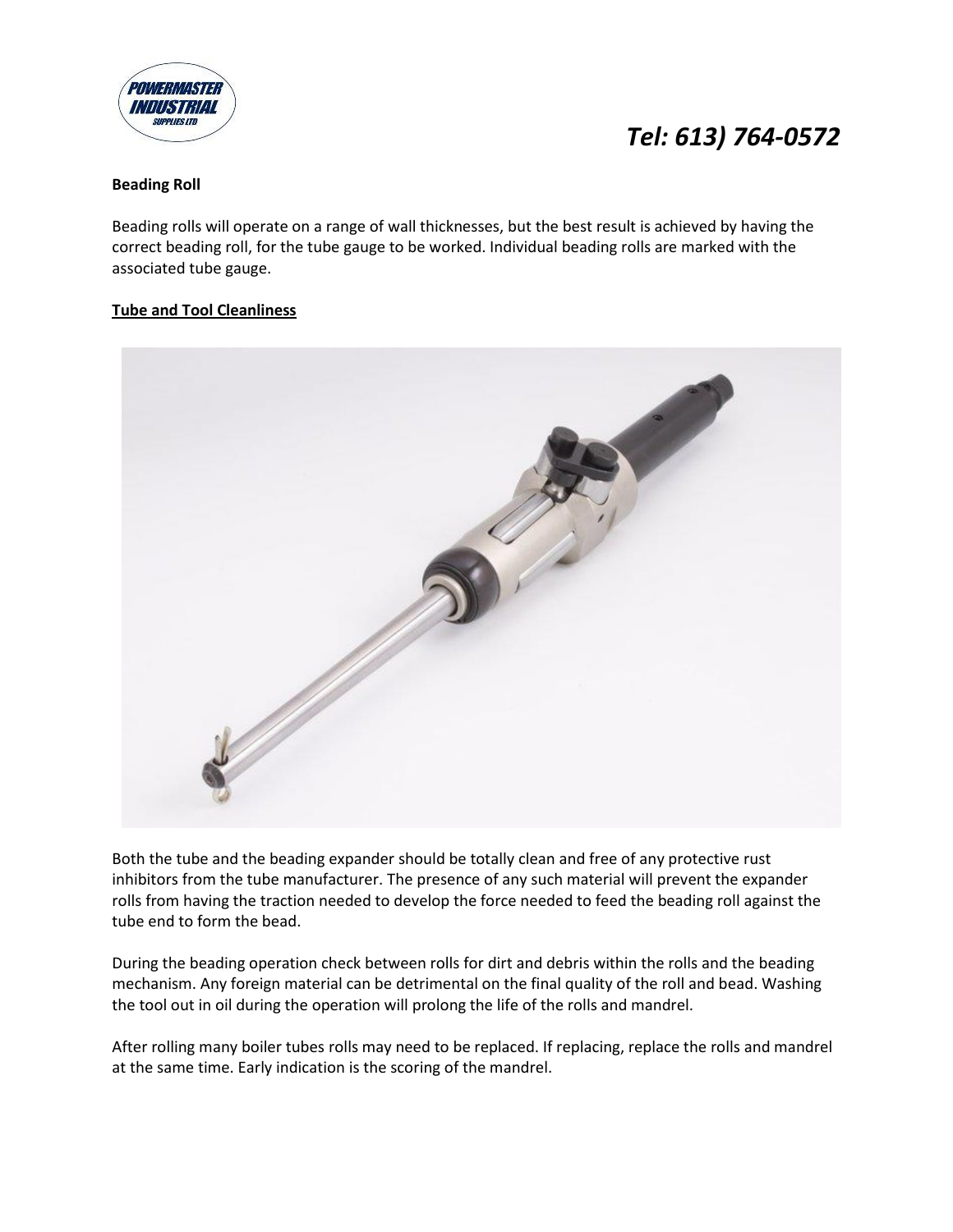

#### **Tool Coolant**



The pressures of bead formation, due to tube end deformation imparts extreme heat to the tool. This heat builds up within the tool and must be removed using a good water-soluble coolant. The use of a paste type coolant like Lube One or Lube A Tube placed within the tube is an ideal medium. This will not only prevent the tool from over heating but will assist in maintaining the cleanliness which in turn extends the service life of the tool. Tool over heating will cause tube material flaking, cage rotation stoppage due to beading roll gouging, seizure and poorly formed beads.

#### **Operation Procedures**

The expansion and beading of tube ends can only be accomplished successfully using a properly equipped Combination Beading Expander assembly and the correct operating procedure. The minimum requirements of a proper operating procedure are as follows:

- 1. The Combination Beading Expander must have the proper Gauge Guide Roll Assembly and Beading Roll based on the gauge (BWG) /wall thickness to be expanded and beaded.
- 2. Thoroughly clean the Combination tool and tubes to remove all anti rust, oil or grease.
- 3. All tubes to be beaded must have the proper projection from the tube sheet as listed in the specifications. Swab out the inside of the tube with solvent.
- 4. Set the mandrel stop nut for the required tube ID expansions. (Refer to the Calculating the Required Expansion).

A simple method of setting this tool would be to insert the combination beading expander into the tube so that the beading roll groove rests against the tube end. Use caution to avoid throwing expander body off center but allow expanding rolls to centralize body when mandrel is thrust forward. The mandrel can then be pushed into the tube until expanding rolls contact the tube ID. At this point the mandrel stop nut can be adjusted approximately the position for the